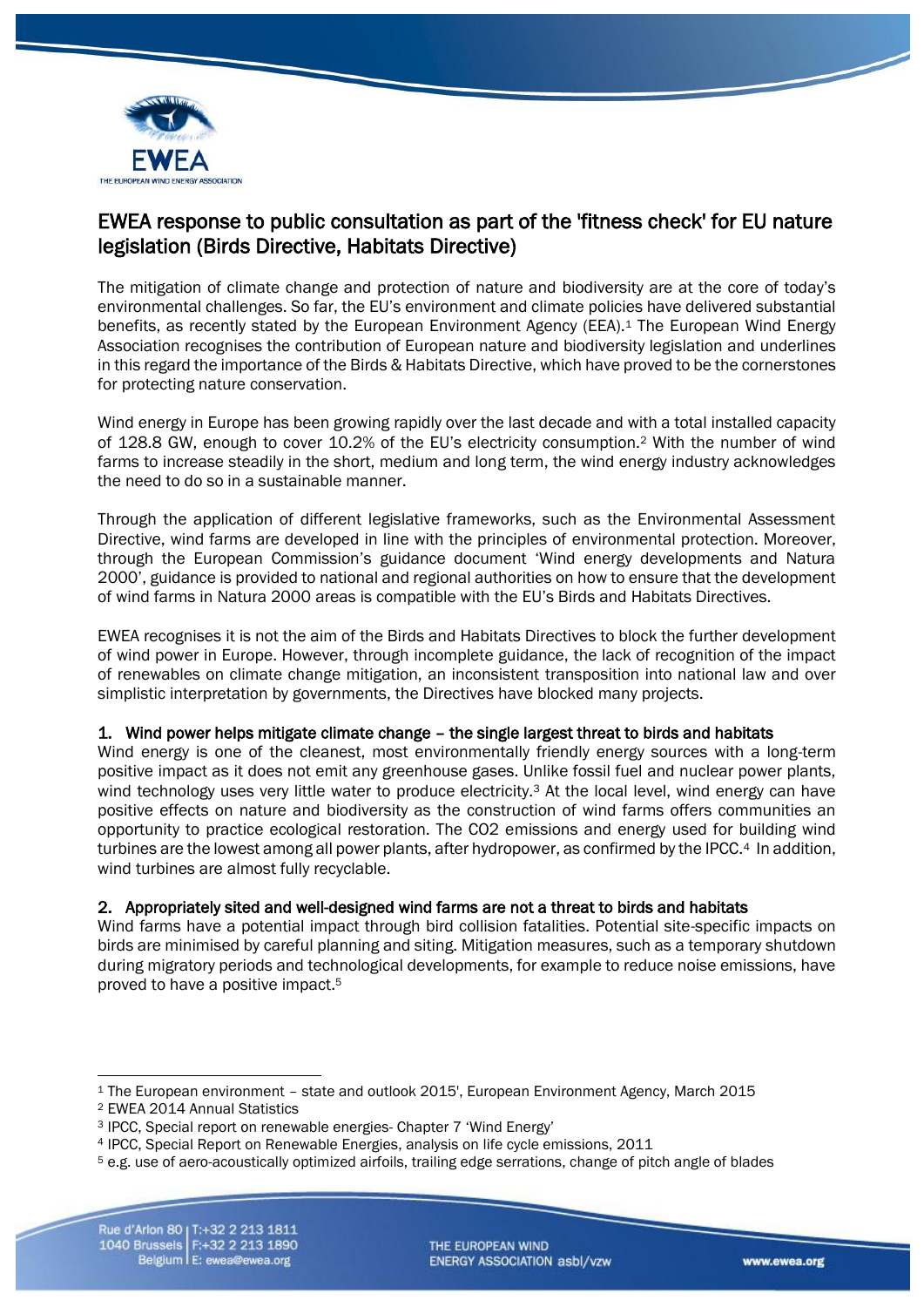Experience has shown that planning wind projects in a strategic manner over a broad geographical area is the most effective means of minimising the potential impacts of wind farms on birds and their habitats. Monitoring environmental impacts and planning mitigation techniques on a large scale help to improve the existing planning tools. Evidence to date shows that appropriately sited and well-designed wind farms do not represent a threat to vulnerable species and habitats, including those protected under the Habitats and Birds Directives.<sup>6</sup> In fact, if planned properly, modern wind energy activities can not only avoid impacting on birds and their habitats but can also on occasion actively contribute to biodiversity conservation.

Overall, the impact of both onshore and offshore wind farms on birds and their habitats is extremely low, compared to other human-related activities. For instance, buildings, cats, vehicles or other humanrelated activities have proved to be a much bigger threat to wildlife than wind turbines. <sup>7</sup> A majority of species can co-exist and even thrive with wind farms once they are operational. Many local and national governments have established planning, permitting and siting requirements to mitigate and reduce these impacts.

### 3. Recognizing positive long term impacts climate mitigation

The inclusion of long term climate change mitigation considerations in existing and new European and national policies would create further synergies between the deployment of renewable energy and the protection of birds and habitats. When the principles and practices that were laid out in the original Directives were developed, climate change mitigation was not prioritized as it is today. As a result, frameworks such as Natura 2000 do not provide for a proper mechanism that could deal with potential conflicts between the original conservation objectives and long term climate change mitigation considerations.

Certain projects, like wind farms but also the necessary supporting infrastructure (transmission lines) which are designed to mitigate climate change could therefore be blocked by a shorter term goal, being the local conservation requirements.

EWEA therefore calls for an explicit acknowledgement of the link between a renewable energy project and climate mitigation, which in particular in the long run will have a positive impact on birds and habitats. Mitigating climate change should in that light be considered as a key contributor to the public interest of protecting nature

## 4. Over simplistic interpretation of EU guidance on Natura 2000 sites

The European Commission's guidance document 'Wind energy developments and Natura 2000' clearly states that the Directives do not, *a priori*, exclude wind farm developments in or adjacent to Natura 2000 sites. However, in many Member States, the misguided view is taken that designated Natura 2000 areas are per definition 'no-go areas' for the development of wind farms. The document lacks crucial guidance on assessing wind farm development in designated areas.

As a consequence, even an assessment of site specific factors and conditions is not taking place, simply because wind farm development in the designated site is considered impossible from the outset. In some Member States, more and more areas are added to the Nature 2000 network, thereby seriously hindering renewable energy development in those countries, as there is a high degree of overlap between Natura 2000 areas and areas with high wind potential.

## 5. Streamlining national implementation

A coherent approach at Member State level with regard to EU legislation to protect birds and their habitats would remove inconsistencies in the implementation of EU rules. Streamlining administrative requirements, without reducing environmental protection, is the essence of achieving a balance between a project's environmental impact and its economic value for the developer, society and the economy.

<sup>&</sup>lt;u>.</u> <sup>6</sup> European Commission guidance document 'Wind energy developments and Natura 2000', 2010

<sup>7</sup> Erickson W. P. et al (2005) Summary and comparison of anthropogenic causes of bird mortality, 3rd international Partners in Flight Conference